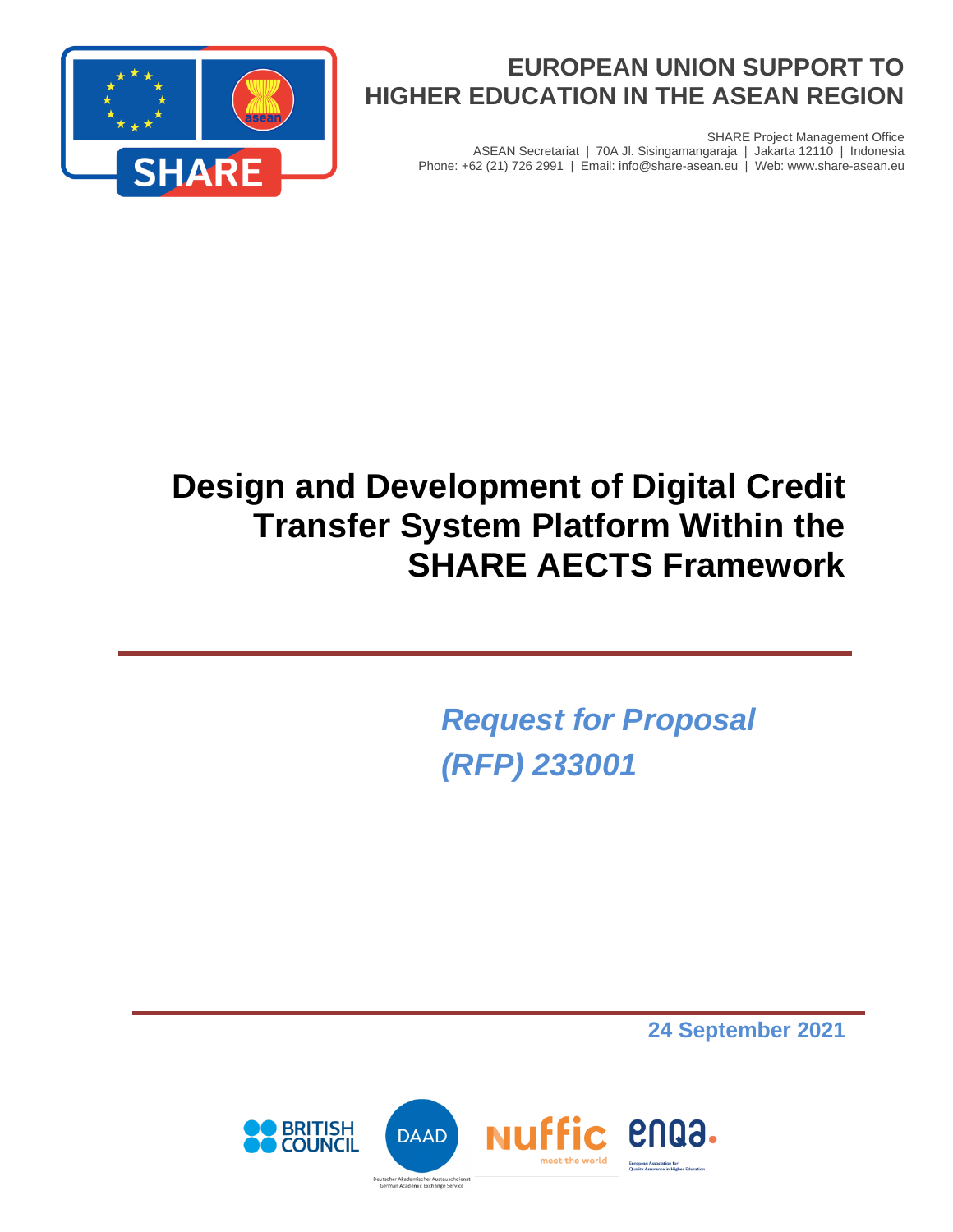## **1. Background**

The European Union Support to Higher Education in the ASEAN Region (SHARE) Programme is the European Union's flagship higher education programme with ASEAN. The SHARE Programme resumed with effect from 27 February 2021 for an extension until the end of 2022.The SHARE Consortium is comprised of the British Council, the DAAD, ENQA, and Nuffic. The SHARE Extension will see the programme continue its support of the ASEAN Secretariat and ASEAN stakeholders to enable greater harmonisation and internationalisation of ASEAN higher education. It aims to catalyse the transfer of ownership of programme outcomes to ASEAN entities and nominated organisations to be embedded within sustainable ASEAN-led structures and processes.

The purpose of this Request for Proposal (RFP) is to contract one team of service provider (consultancy) to design and develop the technology architecture for the digital credit transfer system platform within the SHARE AECTS framework, as well as participate in subsequent capacity building trainings and pilot testing. The study and implementation will draw on a study commissioned by SHARE entitled "Mapping and Identification Study of Digital AECTS Needs in the ASEAN region", and a subsequent series of workshops on "Developing Digital Credentials". The project will run from November 2021 – October 2022.

The SHARE Programme intends to contract one service provider (consultancy) which includes individuals with at least five (5) years of professional experience with the following requirements:

- a) Experience in developing and/or administering a digital credentials and digitalised credit transfer platforms,
- b) Expertise in credit transfer and student mobility platforms;
- c) Experience in providing secure access of data;
- d) Ability to provide portfolio of previous digital credentials platforms and/or digital credit transfer platform developed;
- e) Understand of broader context of digital credit transfer system and digital credentials.

For more information about SHARE Programme please consult our website at [www.share](https://www.share-asean.eu/)[asean.eu](https://www.share-asean.eu/)

#### **2. Invitation**

Through this request for proposals ("RFP"), the SHARE Programme is seeking to contract a qualified, reputable and experienced vendor to design and develop the digital credit transfer system platform within the SHARE AECTS framework. For the purposes of this RFP, the SHARE Programme will be represented by Nuffic. This RFP includes the following annexes:

| Annex 1 | <b>Terms of Reference</b>       |
|---------|---------------------------------|
| Annex 2 | Requirement for vendor Proposal |

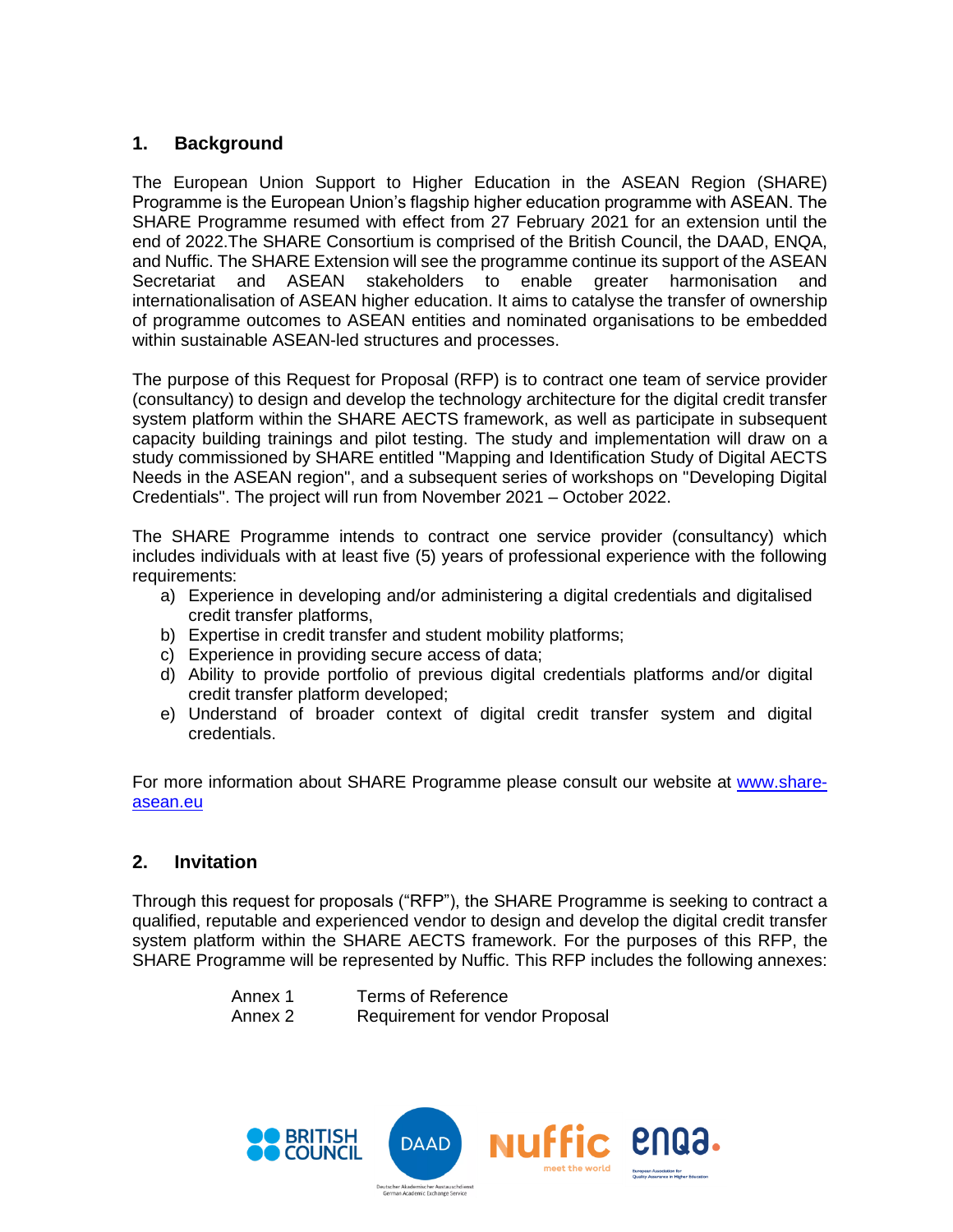| No. | <b>Event</b>                                         | <b>Responsible</b><br><b>Party</b> | <b>Date</b>                     |
|-----|------------------------------------------------------|------------------------------------|---------------------------------|
| 1   | Call for proposal                                    | <b>Nuffic</b>                      | 24 September 2021               |
| 2   | Deadline for requesting clarification<br>from Nuffic | <b>Bidder</b>                      | 8 October 2021                  |
| 3   | Deadline for submitting proposal                     | <b>Bidder</b>                      | 20 October 2021                 |
| 4   | Application shortlist announcement                   | <b>Nuffic</b>                      | 25 October 2021                 |
| 5   | Interview with the panelist                          | <b>Nuffic</b>                      | 29 October –<br>5 November 2021 |
| 6   | Announcement of the winning bidder                   | <b>Nuffic</b>                      | 10 - 12 November 2021           |

# **3. Timeline of Submission of Proposals**

Proposals must be submitted to Nuffic no later than **Wednesday, 20 October 2021 at 23.59 Jakarta Local Time (UTC+7).**

Effective with the release of this solicitation, all communications relating to this RFP must be directed to Nuffic by email at **[share@nesoindonesia.or.id.](mailto:share@nesoindonesia.or.id)**

## **4. Joint Proposal**

If the Proposer is a group of legal entities that will form or have formed an association or joint venture at the time of the submission of the Proposal, they shall confirm in their Proposal that:

- a) they have designated one party to act as a lead entity, duly vested with authority to legally bind the members of the joint venture jointly and severally,
- b) if they are awarded the contract, the contract shall be entered into, by and between Nuffic and the designated lead entity, who shall be acting for and on behalf of all the member entities comprising the joint venture.

After the Proposal has been submitted to Nuffic, the lead entity identified to represent the joint venture shall not be altered without the prior written consent of the Nuffic. Furthermore, neither the lead entity nor the member entities of the joint venture can submit another proposal:

- a) either in its own capacity; nor
- b) as a lead entity or a member entity for another joint venture submitting another Proposal.

The description of the organization of the joint venture must clearly define the expected role of each of the entities in the joint venture in delivering the requirements.

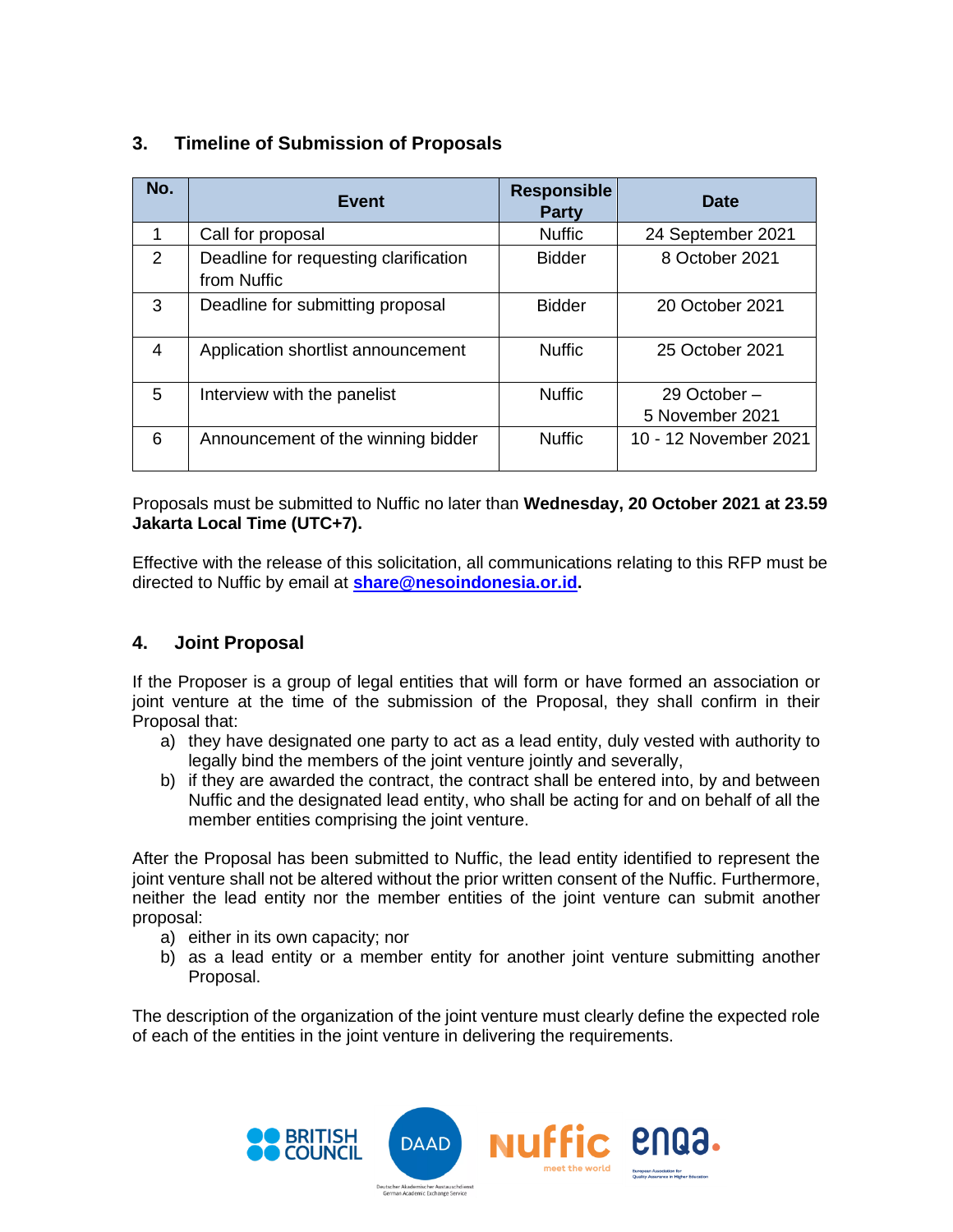If a joint venture's Proposal is determined by Nuffic as the most responsive Proposal that offers the best value for money, the Nuffic shall award the contract to the joint venture, in the name of its designated lead entity. The lead entity shall sign the contract for and on behalf of all other member entities.

# **5. Request for Clarification of RFP Documents**

A prospective proposer requiring any clarification of the solicitation documents may notify Nuffic in writing to the email address [share@nesoindonesia.or.id](mailto:share@nesoindonesia.or.id) by the specified date and time mentioned in the announcement. The subject line of the email **MUST** have the reference number and title of the RFP **i.e. RFP 233001– Design and Development of Digital Credit Transfer System Platform Within the SHARE AECTS Framework.** Nuffic will respond in writing to any request for clarification of the solicitation documents that it receives by the due date published in the website announcement.

# **6. Amendments to RFP Documents**

At any time prior to the deadline for submission of proposals, Nuffic may, for any reason, whether at its own initiative or in response to a clarification requested by a prospective proposer, modify the RFP documents by amendment. The amendments will also be posted on the SHARE Programme website and/or communicated via email.

In order to allow prospective proposers reasonable time in which to take the amendment into account in preparing their proposals, Nuffic may, at its sole discretion, extend the deadline for the submission of proposal.

# **7. Language of Proposals**

The proposals prepared by the proposer and all correspondence and documents relating to the proposal exchanged by the proposer and Nuffic, shall be written in English.

## **8. Submission of Proposals**

**Format and Form of Submission of Bids**: Proposers are requested to send a Proposal via email to [share@nesoindonesia.or.id](mailto:share@nesoindonesia.or.id)

The file should contain the technical proposal and be named as follows: **RFP 233001-AECTS- name of proposer** The subject line of the email should be as follows: **RFP 233001 – AECTS- Design and Development of Digital Credit Transfer System Platform Within the SHARE AECTS Framework**

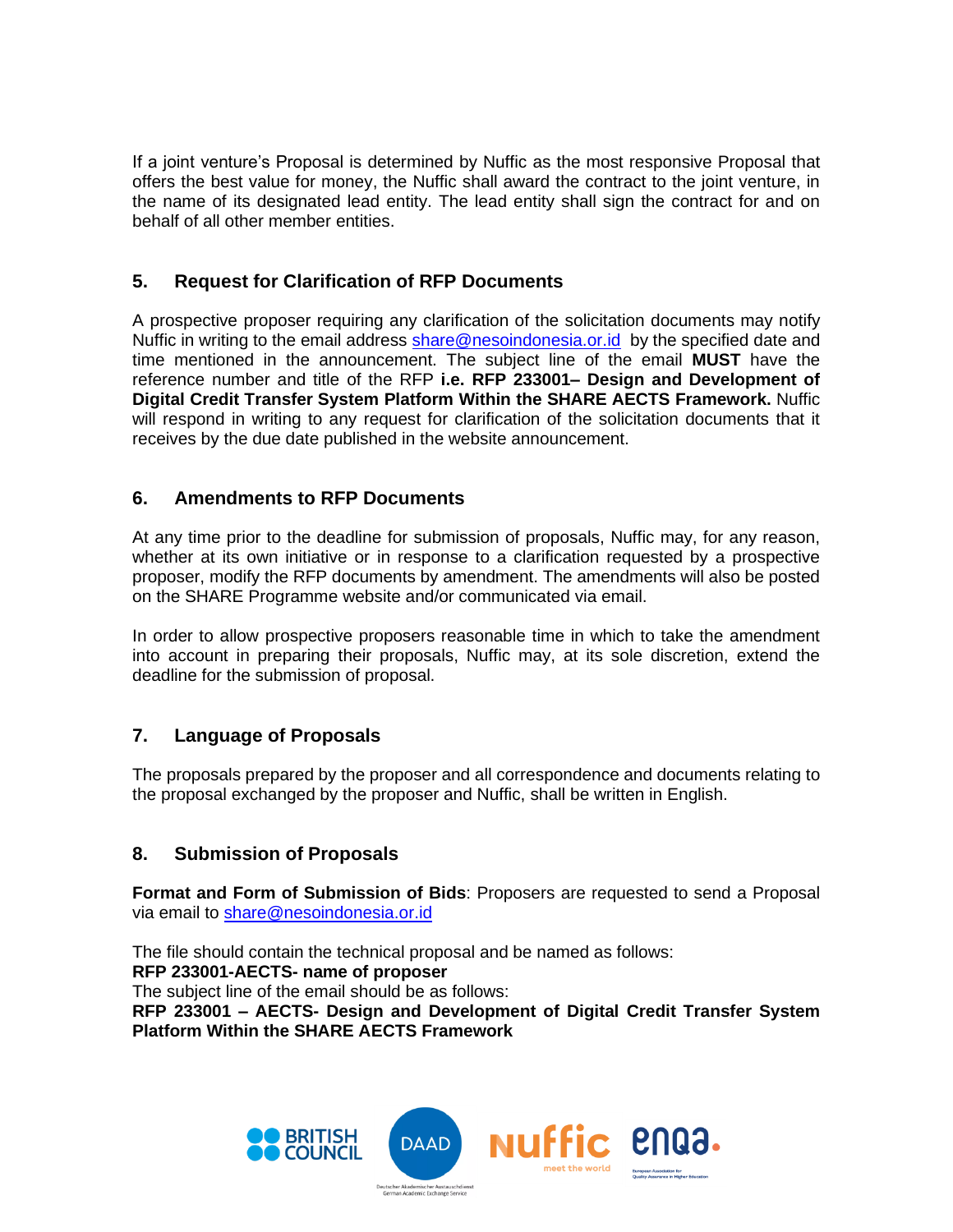## **9. Late Proposals**

Any proposals received by Nuffic after the deadline for submission of proposals shall automatically be rejected.

## **10. Withdrawal of Proposal**

Bidder may withdraw their proposal after submission provided that written notice of withdrawal is received by Nuffic 3 days prior to the deadline prescribed for submission of proposals. No proposal may be modified subsequent to the deadline for submission of proposals. No proposal may be withdrawn in the interval between the deadline for submission of proposals and the expiration of the period of proposal validity.

## **11. Evaluation Criteria**

#### **11.1. Evaluation and Comparison of Proposals**

The proposals will be evaluated in a two-stage procedure, starting with administrative compliance to ensure the proposals includes all necessary required documents and is duly signed by the authorized representative. After that, the shortlisted candidates will be invited to interview stage.

| <b>Stages of</b><br><b>Selection</b>                                                  | <b>Items of Evaluation</b>                                                                                                                                                                                                                                                                                                                                                                                                                                                                                                      | <b>Selection</b><br><b>Timeline</b> |
|---------------------------------------------------------------------------------------|---------------------------------------------------------------------------------------------------------------------------------------------------------------------------------------------------------------------------------------------------------------------------------------------------------------------------------------------------------------------------------------------------------------------------------------------------------------------------------------------------------------------------------|-------------------------------------|
| Stage 1<br>Evaluation of<br>documents<br>submitted by the<br>applying project<br>team | A comprehensive proposal to address the expected<br>outputs as further listed above, comprising of:<br>Form 1: Proposal Submission Letter<br>Form 2: Technical Proposal (Description of<br>$\bullet$<br>Approach, Methodology and Work Plan for<br>Performing the Assignment)<br>Form 3: Team Composition and Task<br><b>Assignments Form</b><br>Form 4: Financial Proposal<br>Form 5: Declaration of Objectivity and<br>$\bullet$<br>Confidentiality<br>Curriculum Vitae (CVs) of Lead Expert(s) and<br><b>Company Profile</b> | End<br>October<br>2021              |
| Stage 2<br>Presentation of<br>proposals                                               | Shortlisted applicants present their proposal to a<br>selection panel.                                                                                                                                                                                                                                                                                                                                                                                                                                                          | End<br>October<br>2021              |

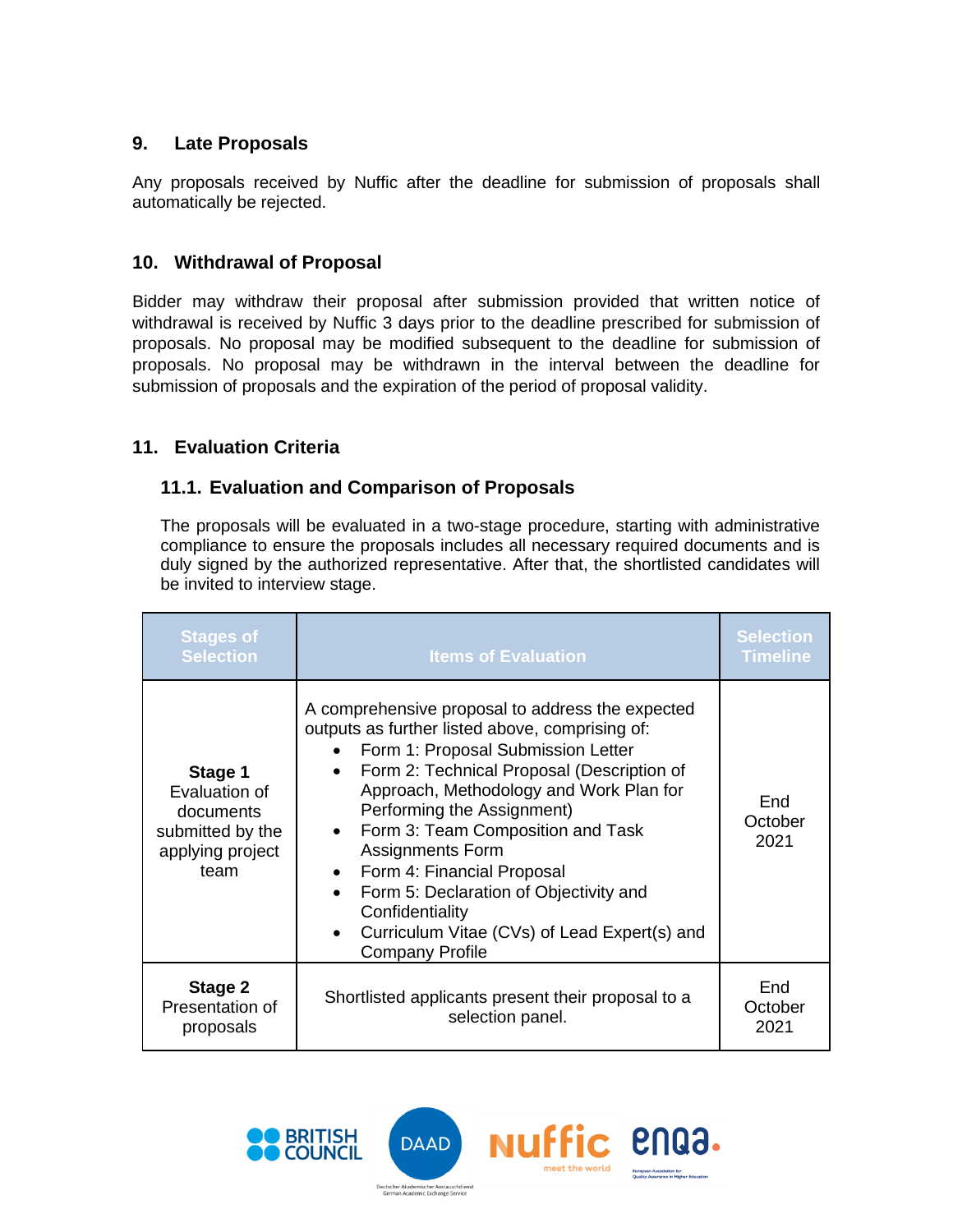# **11.2. Acceptance of Submissions**

All proposers are expected to adhere to the requirements for submitting a proposal. Any proposals that fail to comply will be disqualified from further consideration as part of this evaluation. In particular:

- a. Full compliance with the formal requirements for submitting a proposal
- b. Submission of all requested documentation

## **11.3. Evaluation of Proposal**

A reviewing committee shall be established to evaluate each technical proposal. The technical proposal is evaluated individually on the basis of its responsiveness to the technical requirements and will be assessed and scored according to the evaluation criteria below and as per scores in the table.

| <b>Composition</b>        | <b>Item of Evaluation</b>                            | Weight |  |
|---------------------------|------------------------------------------------------|--------|--|
| <b>Applicant profiles</b> | CVs of Lead Expert(s) and<br><b>Company Profiles</b> | 10%    |  |
| <b>Cost Efficiency</b>    | Financial proposal (cost breakdown)                  | 30%    |  |
|                           | Project design                                       |        |  |
| <b>Project Proposal</b>   | Feasibility of the work plan                         | 60%    |  |
|                           | Evidence from previous relevant                      |        |  |
|                           | projects                                             |        |  |
|                           | <b>Total Score</b>                                   | 100%   |  |

## **12. Award**

The Award will be made to the responsive proposer who achieves the score, following negotiation of an acceptable contract. Nuffic reserves the right to conduct negotiations with the Proposer regarding the contents of their offer. Nuffic will contact the selected vendor and within 7 days of receipt of the contract, the successful vendor shall sign and date the contract and return it to Nuffic according to the instructions provided at that time. If the vendor does not accept the contract terms, then Nuffic has the right not to proceed with the selected bidder and instead contract with another vendor of its choice.

# **13. Corrupt, Fraudulent, Coercive, Collusive, and other Prohibited Practices.**

Nuffic may reject any proposal put forward by proposers, or where applicable, terminate their contract, if it is determined that they have engaged in corrupt, fraudulent, coercive, collusive, or other prohibited practices.